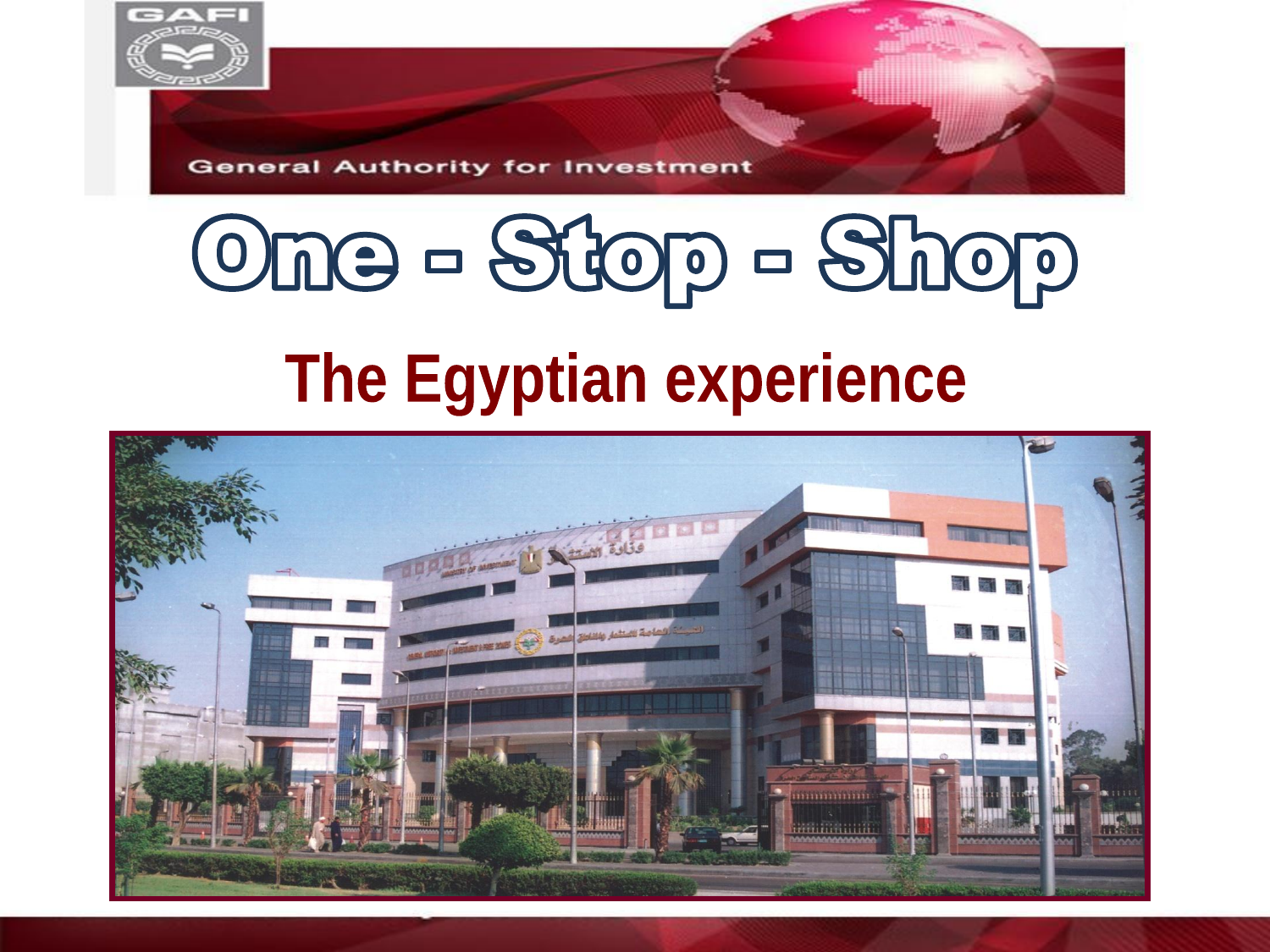



### OSS is one of a twelve sectors of GAFI which is assigned to perform services for Investors whether establishment services or post - establishment services.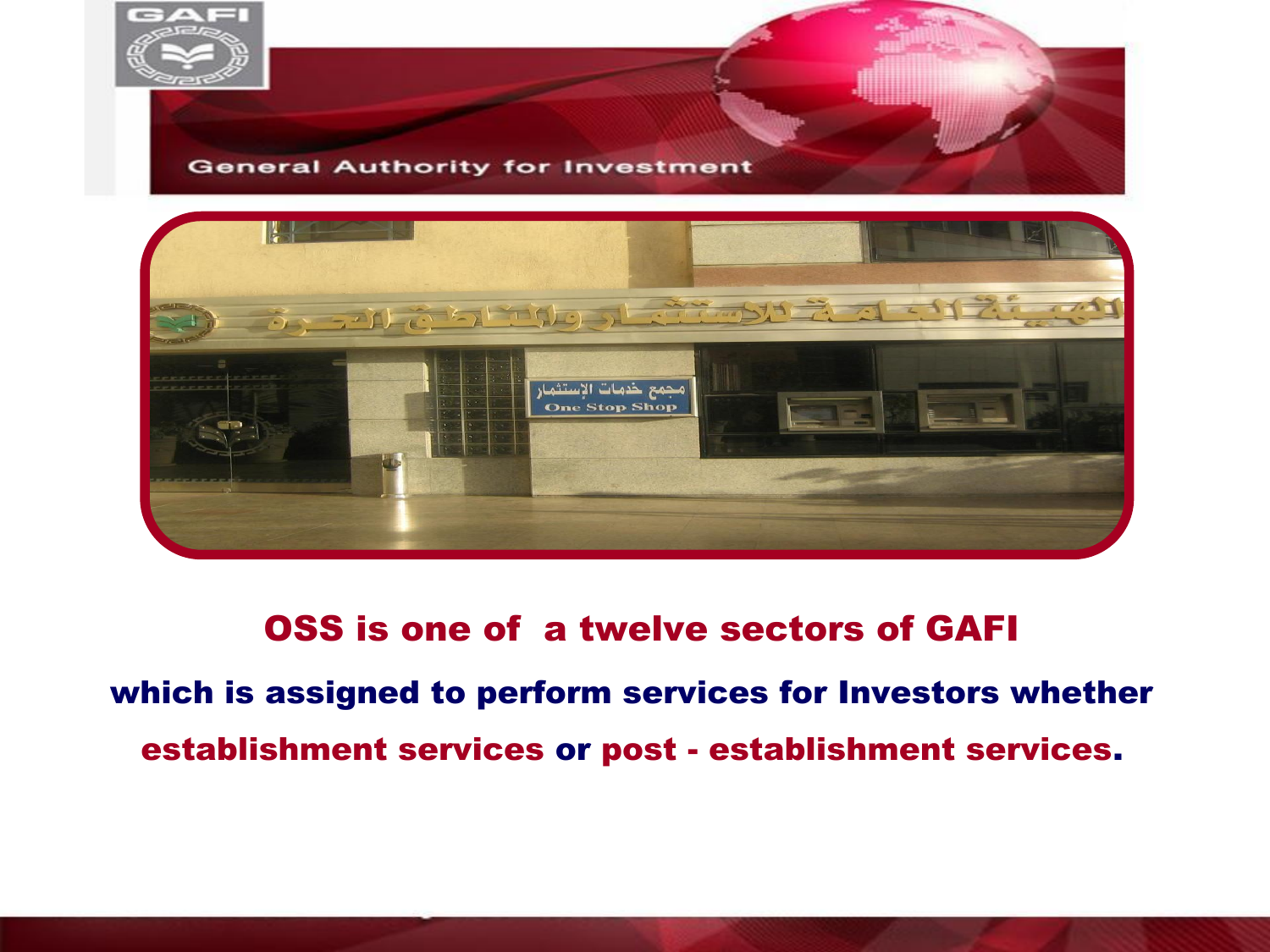## Outline of the presentation

- 1. The idea Of the One Stop Shop.
- 2. The Definition of OSS and its objectives.
- 3. Genesis of the One- Stop- Shop.
- 4. Scope of delegation for the ministries representatives.
- 5. One Stop Shop branches.
- 6. Services offered through OSS.
- 7. The development of OSS Services & Results.
- 8. Evaluation of the OSS experience locally and globally.
- 9. Future ambitions.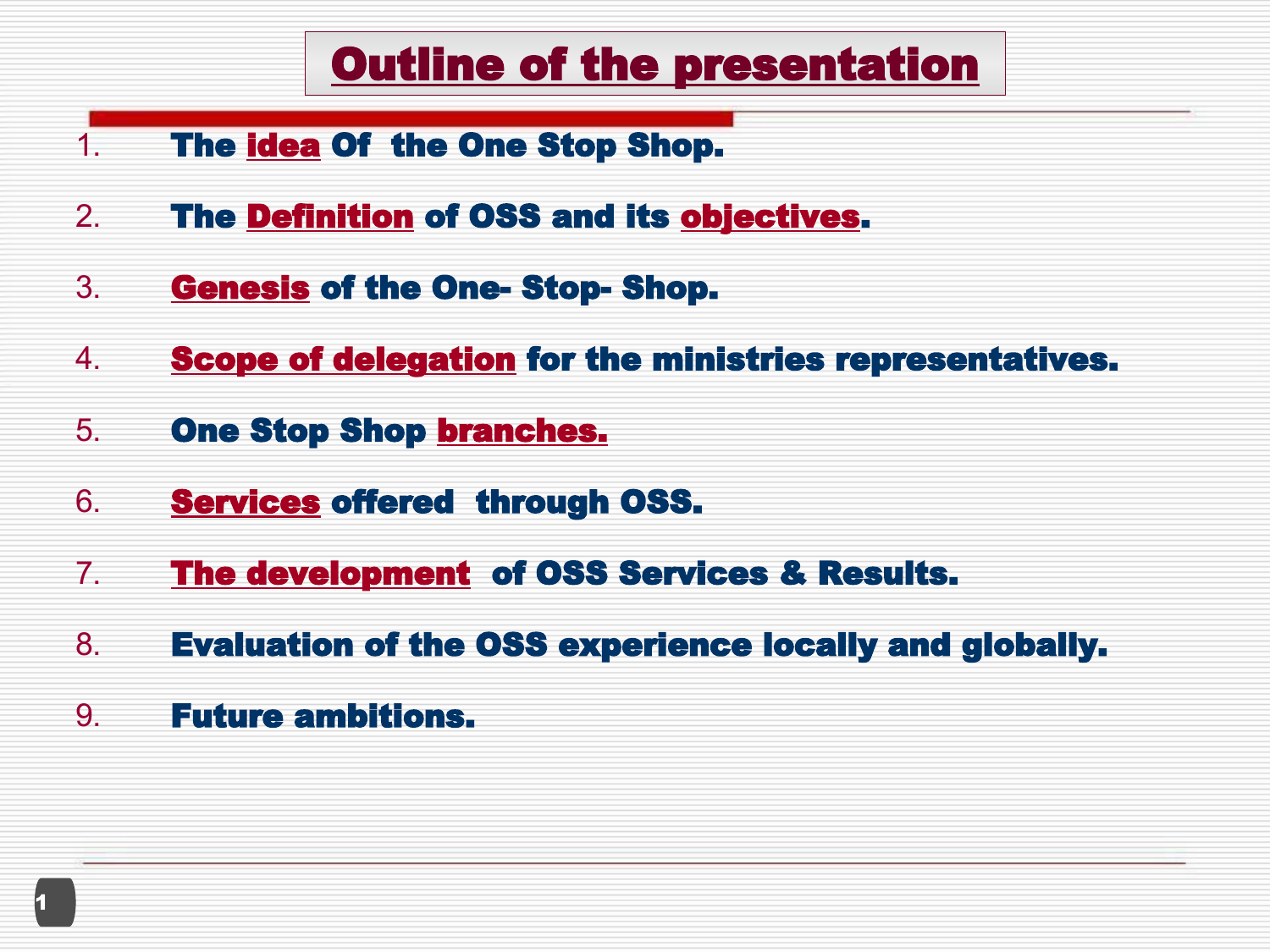The idea of creating One- Stop- Shop for investors services dated back to 2001 when a practical survey has been undertaken by GAFI about business licensing in Egypt which indicated the following :

- ◎ The number of ministries that participate in business licensing is 22 ministry.
- ◎ The number of governmental and entities that participate in business licensing is 78 entities.
- ◎ The number of the required services for all investors is 349 services.
- ◎ The investment climate suffered from the following :
	- 1. Numerous entities are involved in business licensing in Egypt .
	- 2. The Complication of the managerial procedures.
	- 3. There is some conflict between different entities.
	- 4. The long period to get the different approvals permits , licenses.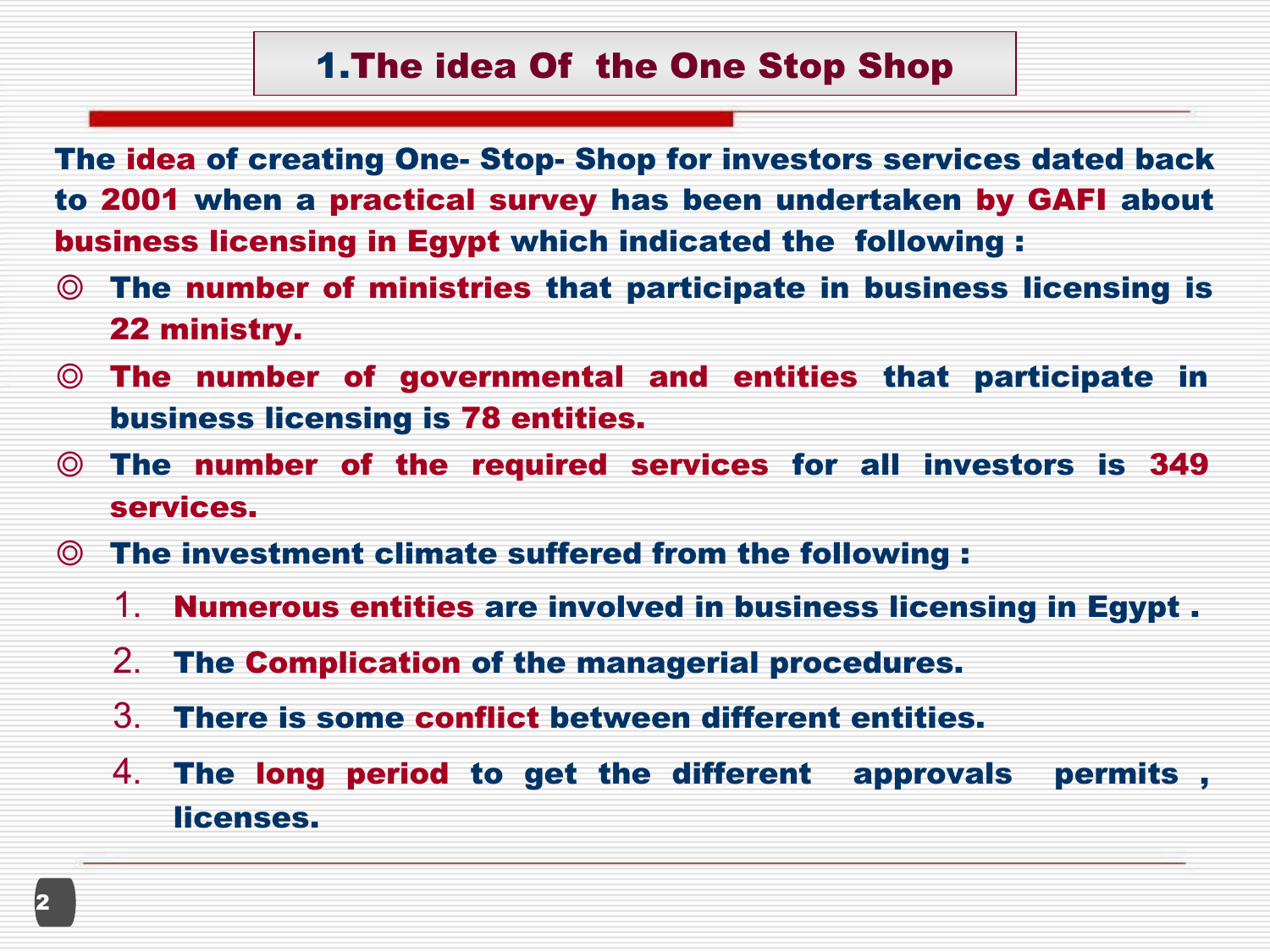#### 1.The idea Of the One Stop Shop

The outcomes of the survey had been discussed at the Cabinet in 2001

that approved on the following decisions :

- ◎ To set up One Stop Shop .
- ◎ GAFI is assigned as the managerial authority responsible for carrying out business licensing through getting the required permits, licenses, and approvals from related entities in behalf of investors.
- ◎ To establish One- Stop- Shop in each branch of GAFI.
- ◎ Investment –related ministries have to have delegated representative to perform the required service.
- ◎ To set up One- Stop- Shop in each of seven economic region

and in new urban communities .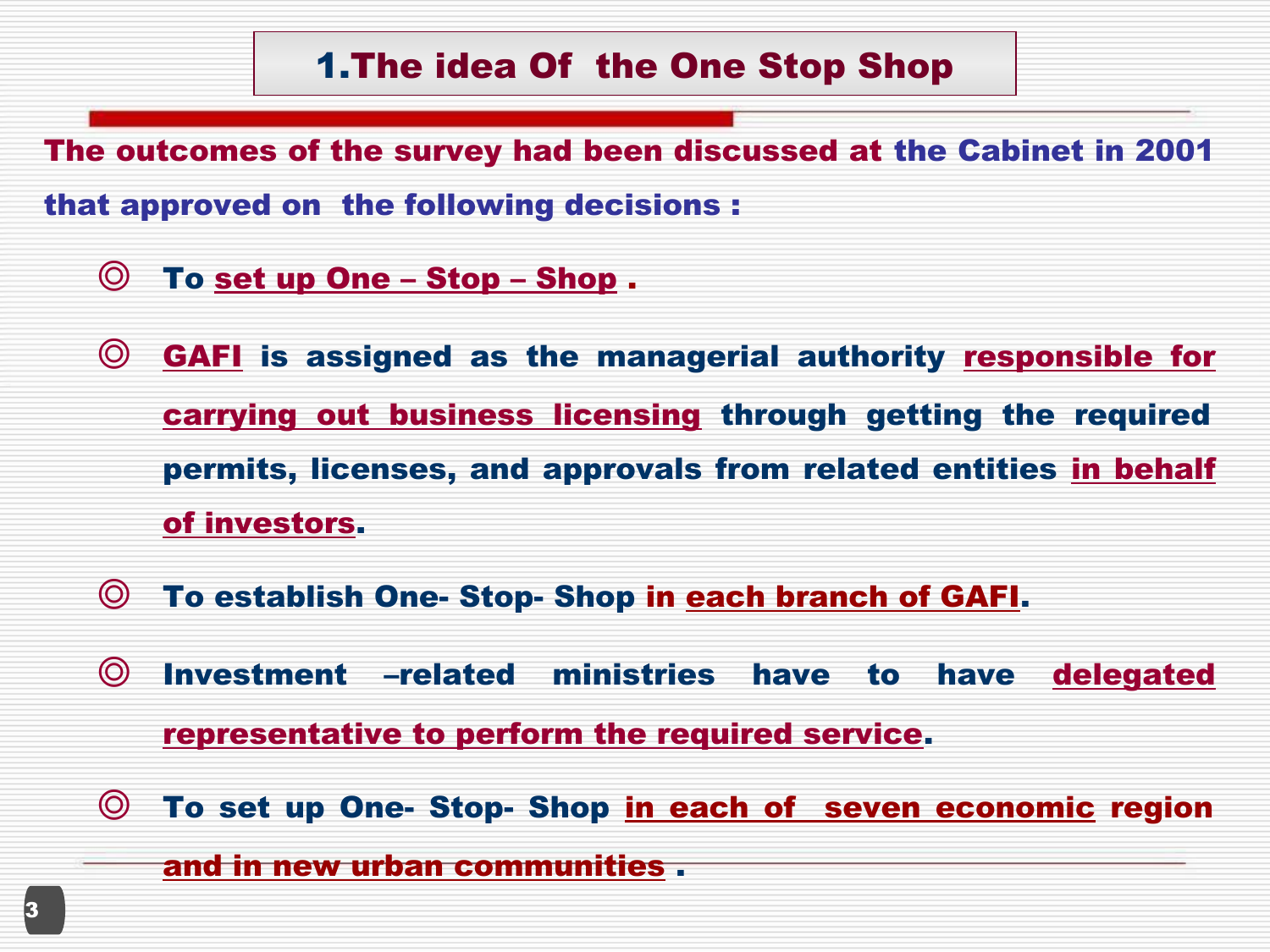- ◎ OSS is one of a twelve sectors of GAFI which is assigned to perform services for Investors whether establishment services or post - establishment services.
- ◎ The main objectives of OSS are as follow :-
	- 1. Assembling all Governmental entities in one place in order to give Approvals, Permits and Licenses which are required to set up, establish and run firms.
	- 2. Providing convenient and integrated investment services, and developing these services continuously.
	- 3. Solving problems that face investors and facilitating the governmental procedures to improve the investment climate and to gain the investors satisfaction .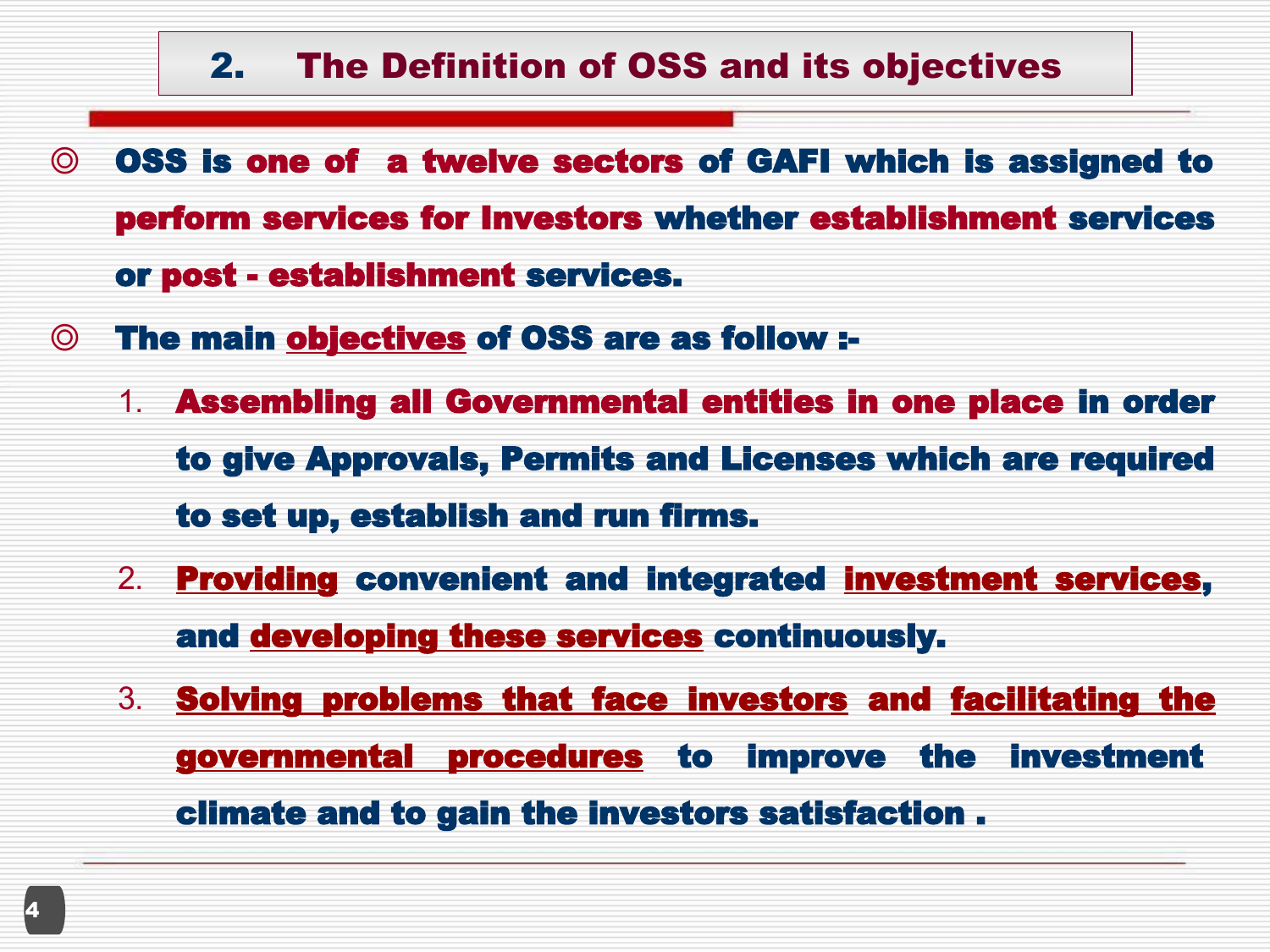- ◎ In 15/4/2002 presidential decree 79/2002 established OSS in GAFI as well as its branches in governorates and the new urban communities.
- ◎ In 16/4/2002 the prime minister's decree 636/2002 organized the work of OSS and created a system of delegation and liaison officers for ministries and other affiliated entities in OSS.
- ◎ In 9/1/2003 One Stop Shop was launched in a temporary office in 9 Adly st.
- ◎ In 29/12/2004 OSS was moved to its permanent location in Salah Salem st., Cairo.
- ◎ In 11/4/2005 Cairo branch of OSS was launched to serve all governorates .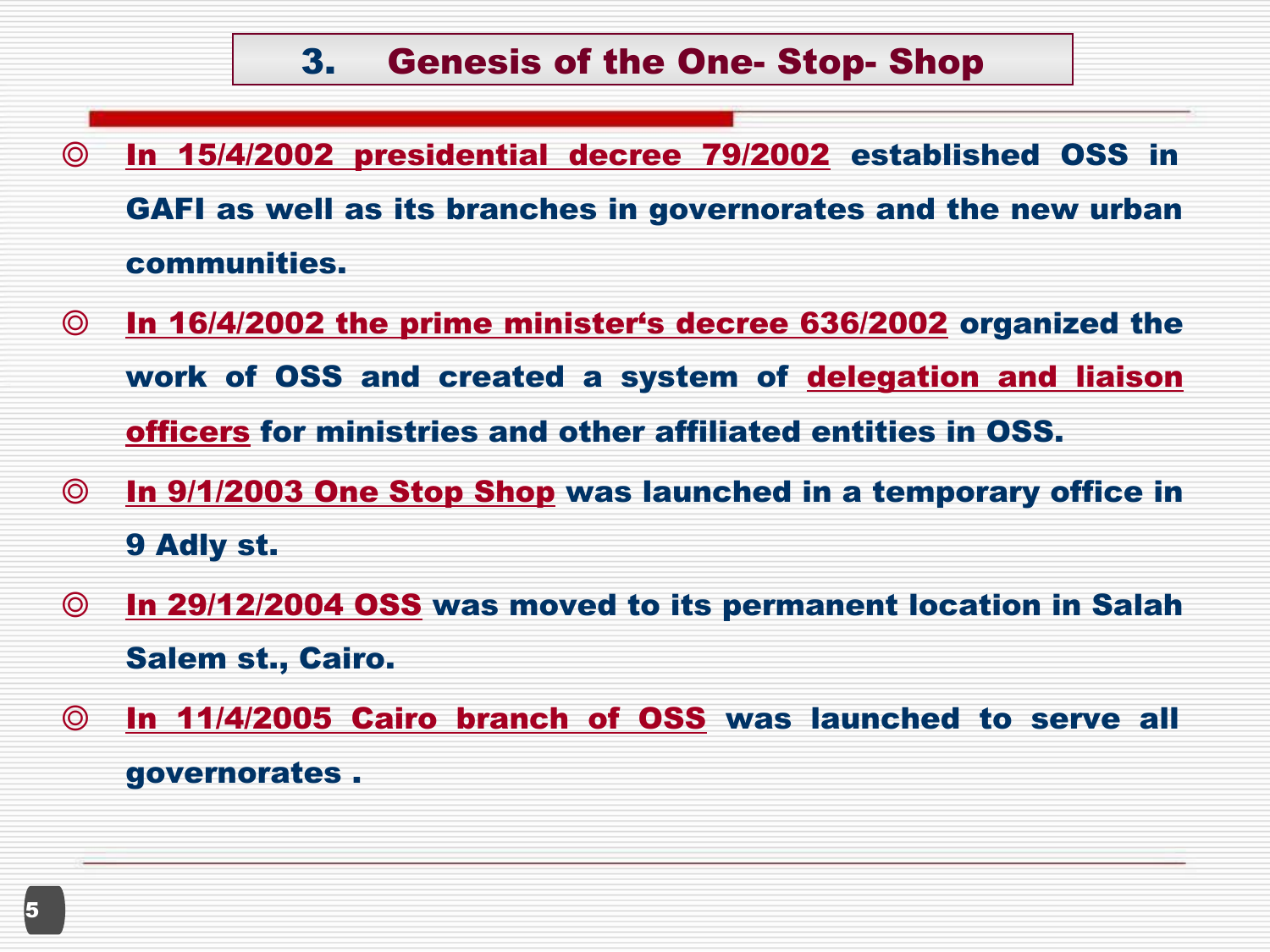#### 4. Scope of delegation for the ministries representatives



achievement.

◎ Delivering the required service to the investors at OSS.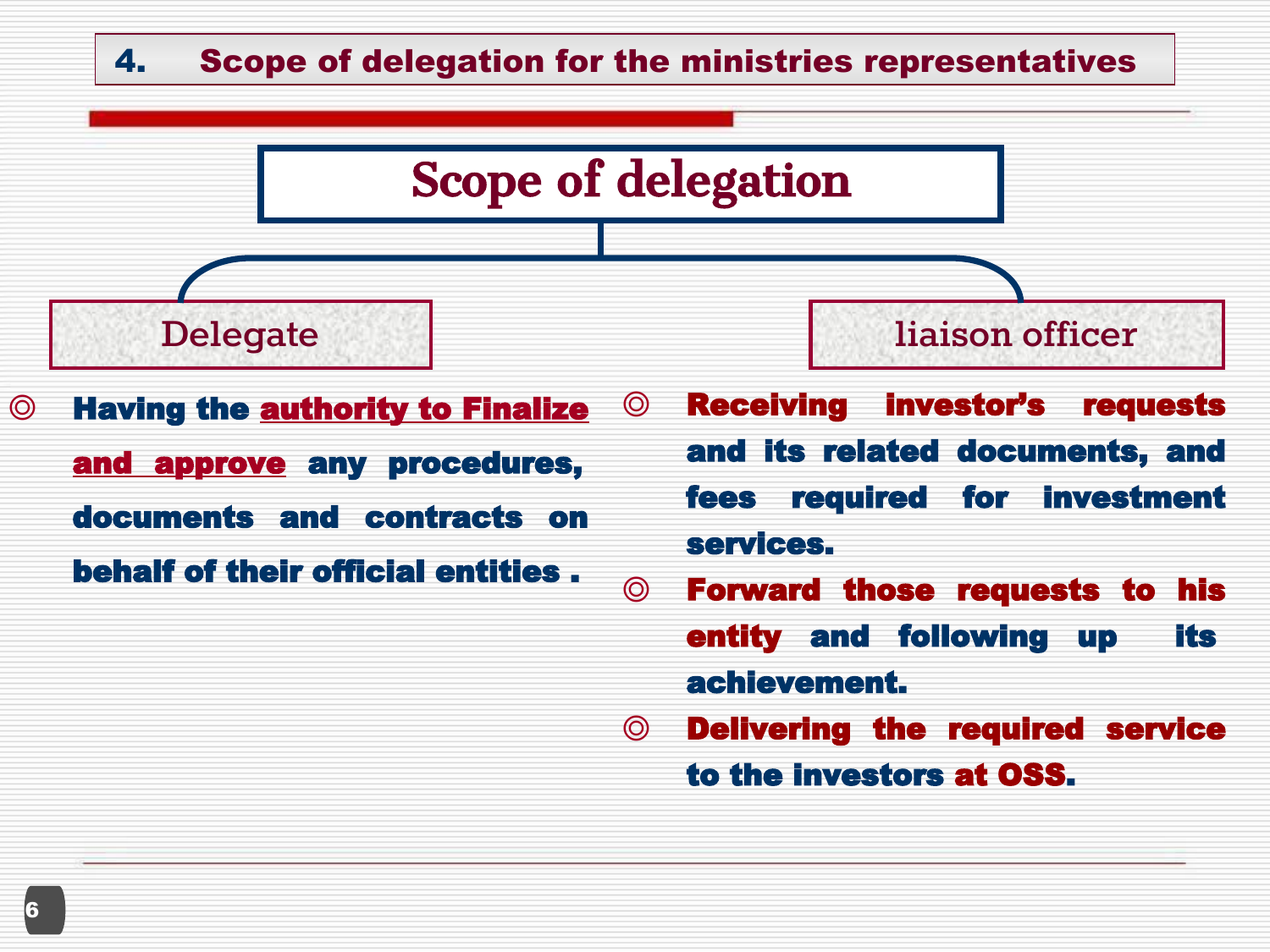#### 5. One stop shop branches

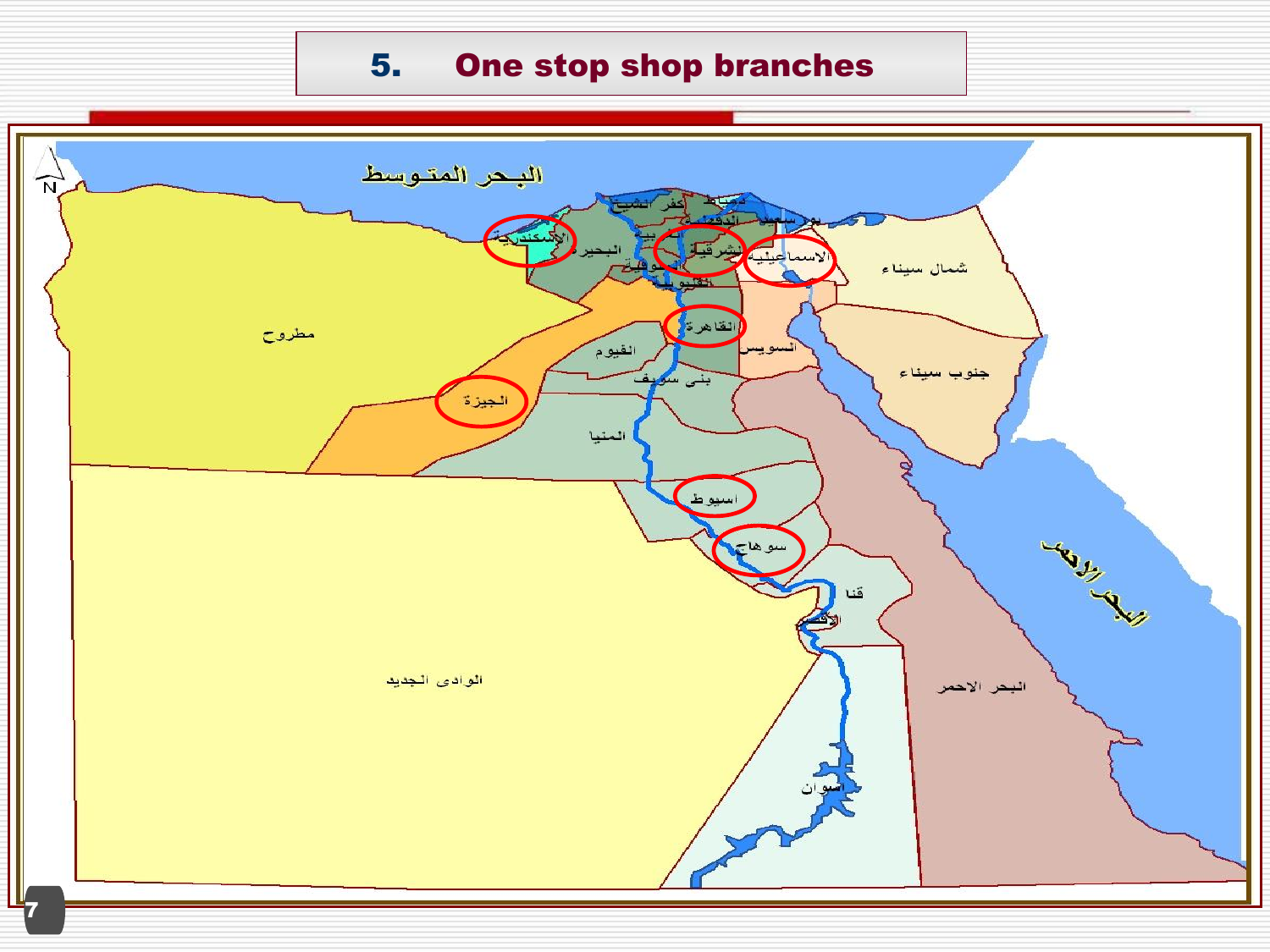Currently there are 5 branches of OSS in addition to the headquarters in Cairo (Ismailia, Assiut, Alexandria governorates and the newly opened branch in Tenth of Ramada city and 6 of October)

- ◎ In 9/1/2003 Ismailia branch of OSS was launched to serve Ismailia, Port Said, Suez, North of Sinai and South of Sinai governorates, the authorities were delegated to the head of the branch according to decree no. 4939/2005.
- ◎ In 23/9/2003 Asuit branch of OSS was launched to serve ((Assiut , Mainya, Sohag, Kena ,Luxor, Aswan and Elwadi Elgeded governorates)), the authorities were delegated to the head of the branch according to decree no.698 /2006.
- ◎ In 10/7/2005 Alexandria branch of OSS was launched to serve Alexandria, Bohera, and Marsa- matroh governorates , the authorities were delegated to the head of the branch according to decree no. 3910/2005.
- ◎ In 3/9/2013 10th of Ramadan branch of OSS was launched to serve Sharkeiya governorate.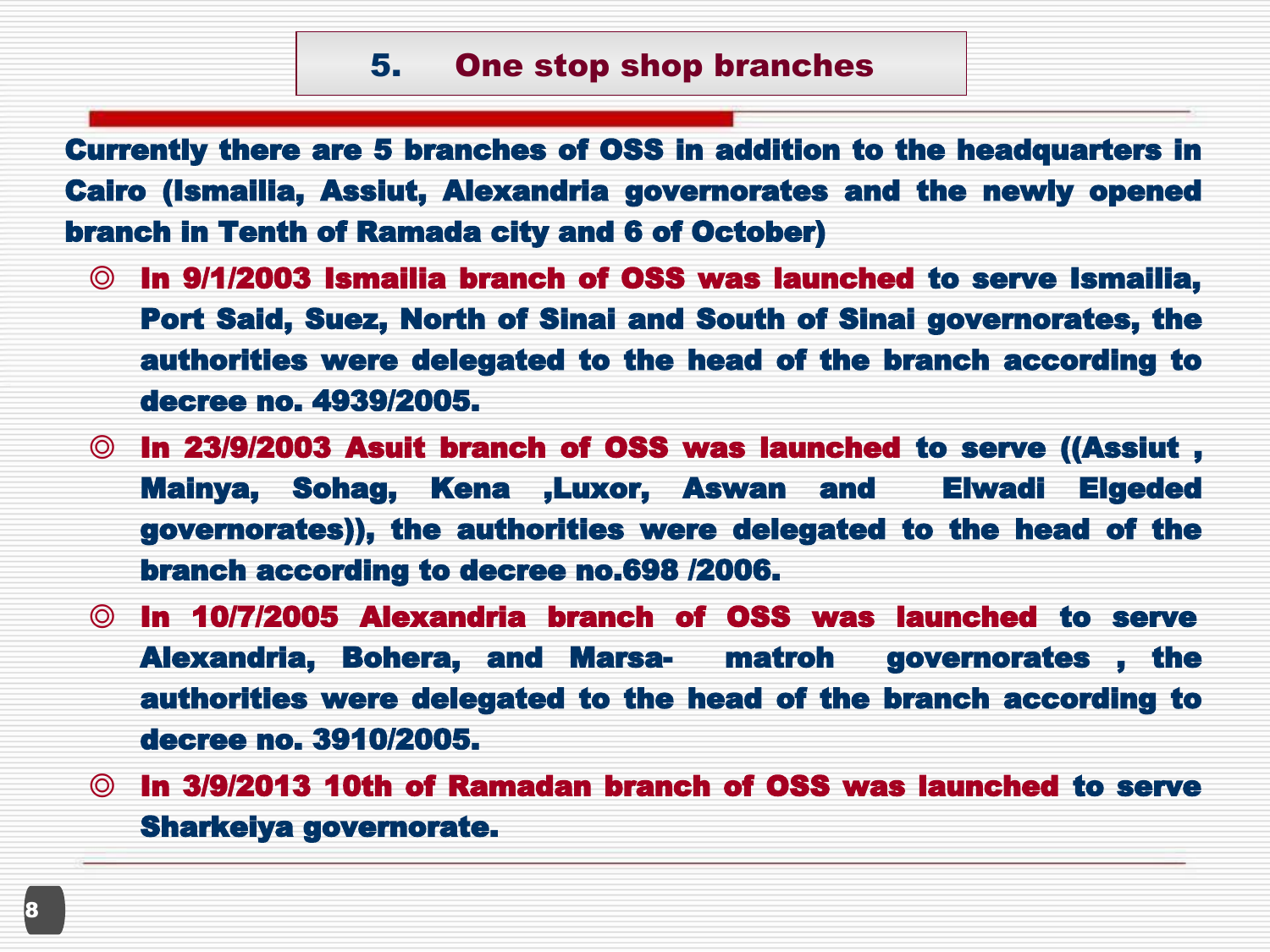#### ◎ Number of the official Entities representatives at the One – Stop – Shop branches:

| <b>Tenth of</b><br><b>Ramada</b> |                               | <b>Assiut</b>             |          | <b>Ismailia</b>           |          | <b>Alexandria</b>  |          | <b>Cairo</b>              |          | <b>Branch</b>                    |
|----------------------------------|-------------------------------|---------------------------|----------|---------------------------|----------|--------------------|----------|---------------------------|----------|----------------------------------|
| 6                                |                               | $\bullet$<br>O            |          | 13                        |          | 29                 |          | 43                        |          | <b>No. of entities</b>           |
| <b>Liaison</b><br>officer        | delegate                      | <b>Liaison</b><br>officer | delegate | <b>Liaison</b><br>officer | delegate | Liaison<br>officer | delegate | <b>Liaison</b><br>officer | delegate | <b>Type of</b><br>representation |
| O                                | h<br>$\overline{\phantom{a}}$ | 50                        | 6        | Z                         | 9        | 14                 | 15       | 29                        | 14       | <b>No. of entities</b>           |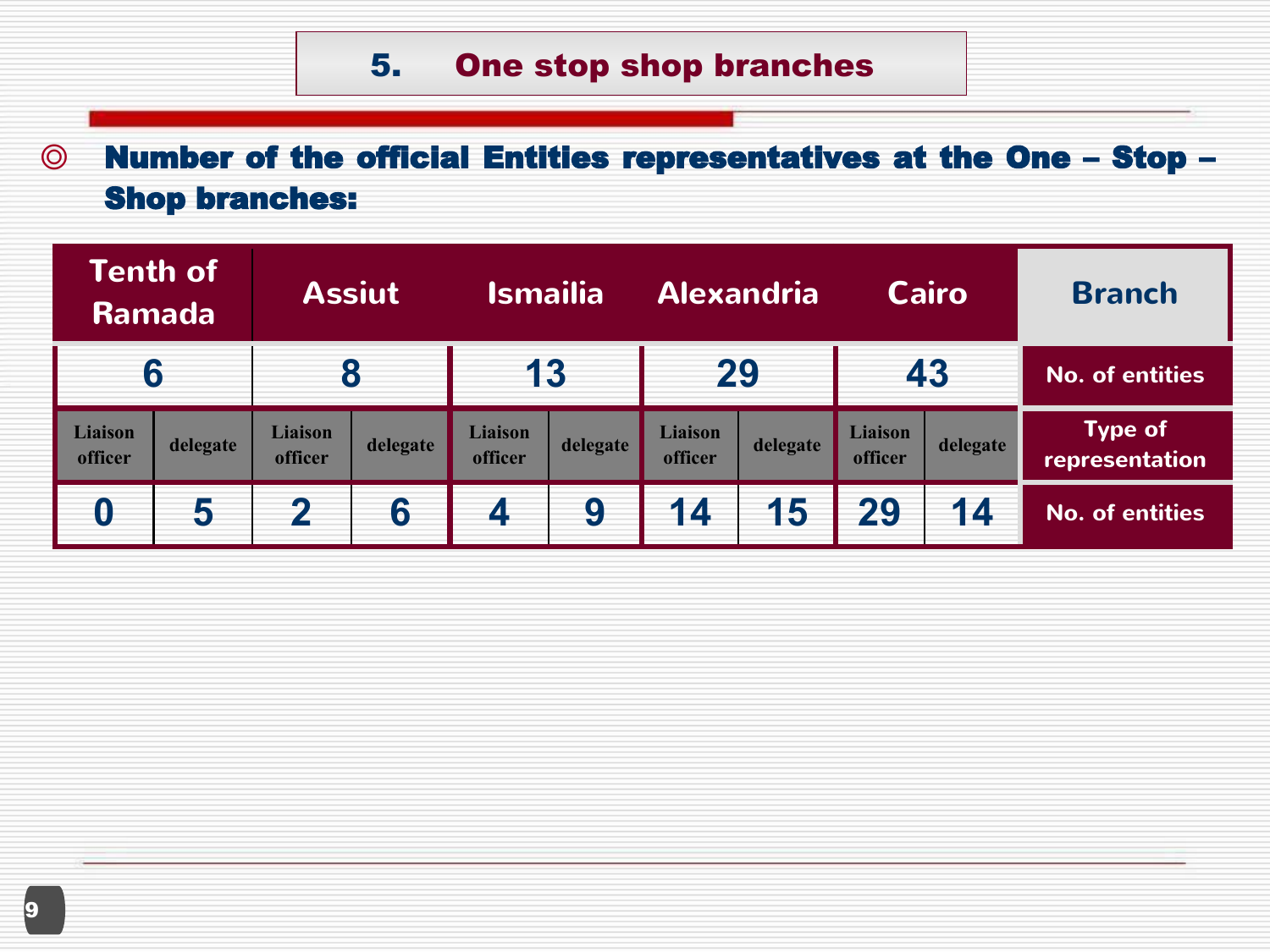#### 6. Services offered through OSS

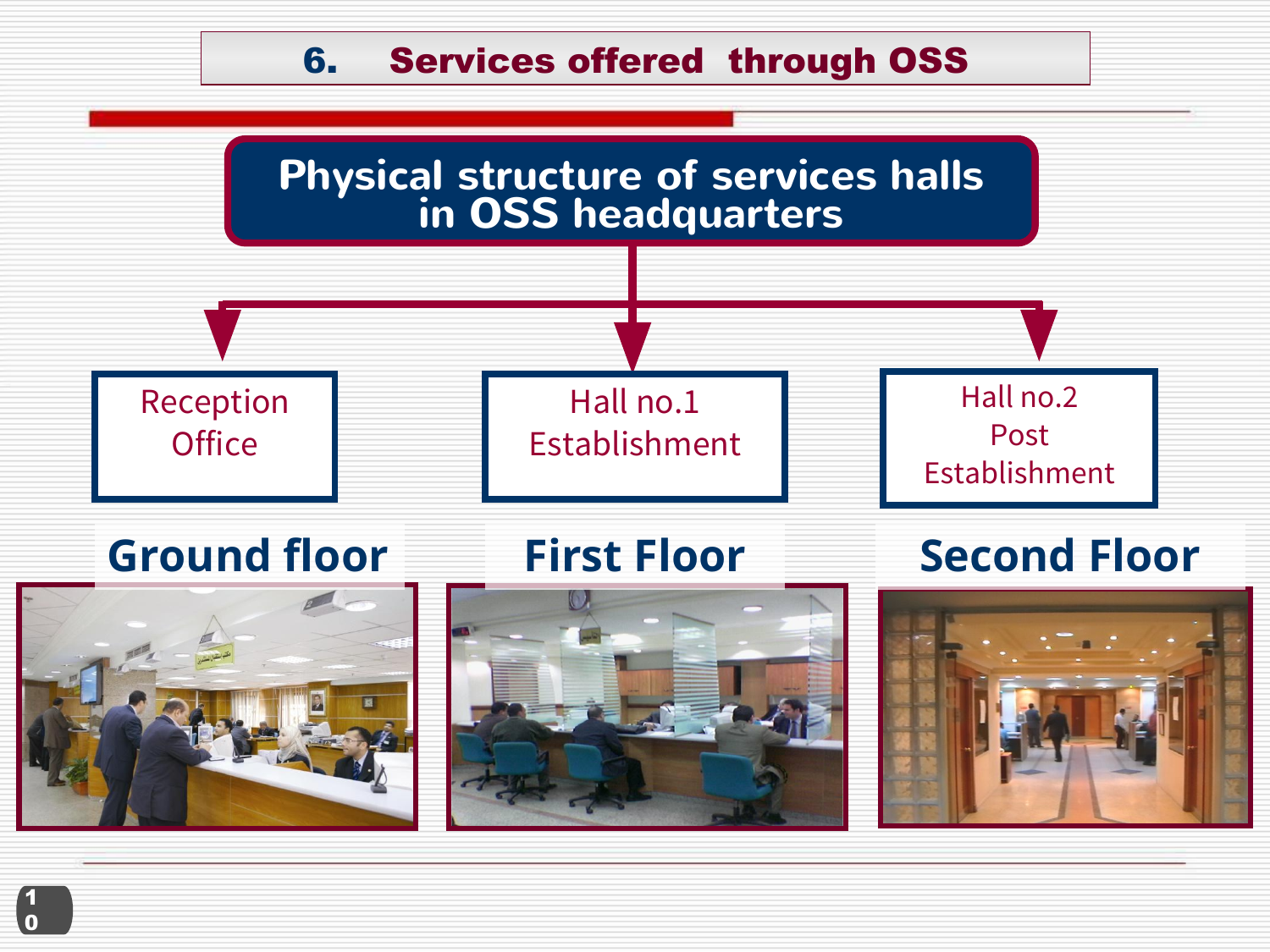#### 1. Ground floor : Reception office Services:

- ↱ Providing information on GAFI's services concerning establishing & post establishing phase (Reception Office, Advice office) and Receiving investors complaints.
- 2. First floor : Hall no.1 Establishment services
	- $\rightarrow$  Establishing companies according to law no. 8/1997 & law no. 159/1981.
- 3. Second floor : Hall no.2 Post Establishment services
	- ↱ Services provided by OSS (legal, technical, and governmental Services).
	- ↱ Services provided by the external authorities joined to One stop Shop .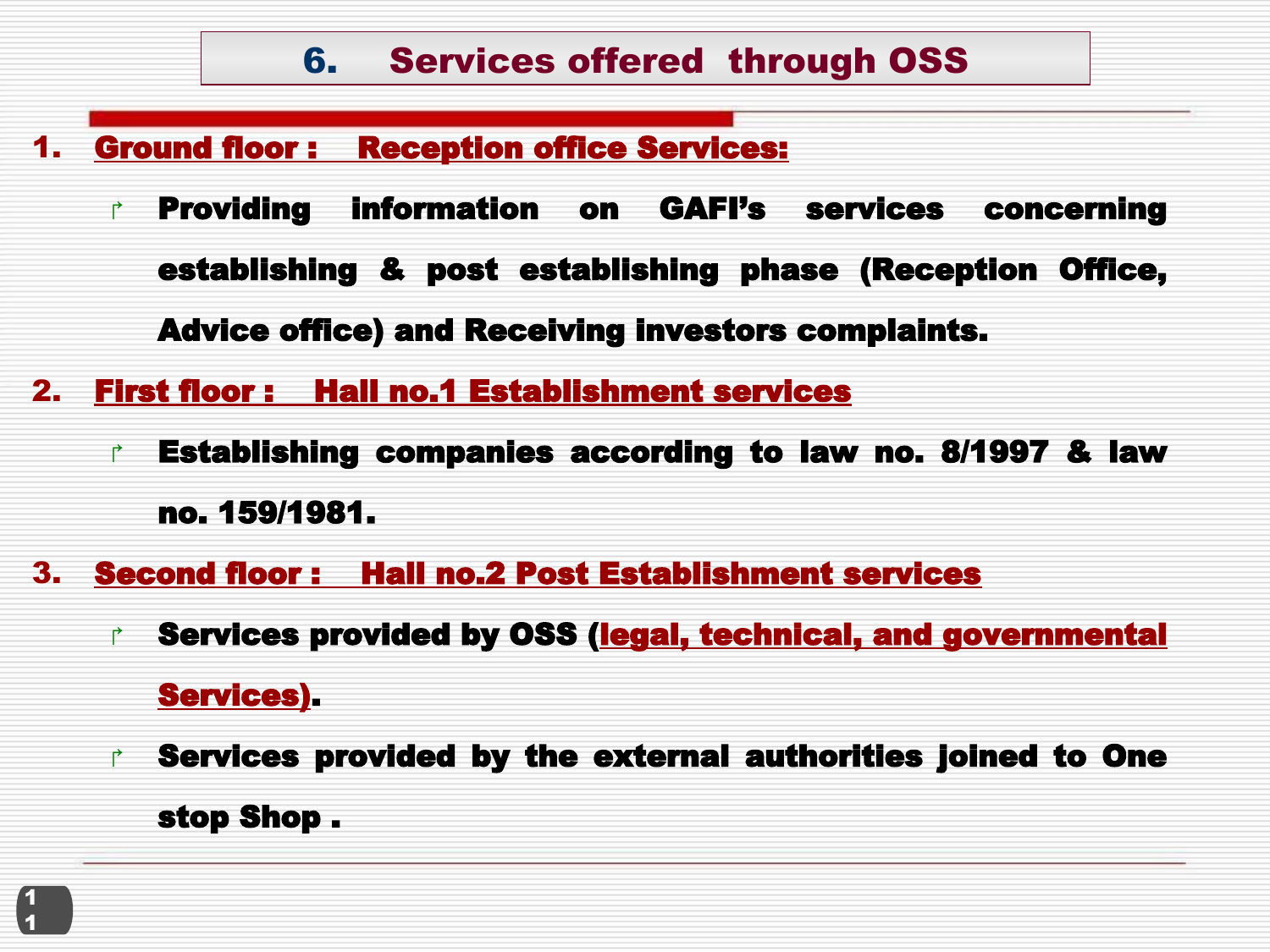#### 6. Services offered through OSS

#### Post Establishment services like :

- ◎ Ratifying the meeting minutes for :
	- 1. Board of director.
	- 2. general assemblies.
- ◎ legal amendments for companies.
- ◎ Residence Permits.
- ◎ Work Permits.
- ◎ Opening Representative Offices.
- ◎ Foreign Company Branch.
- ◎ Giving recommendations to Custom duties & others.
- ◎ Ratifying importing and exporting invoices.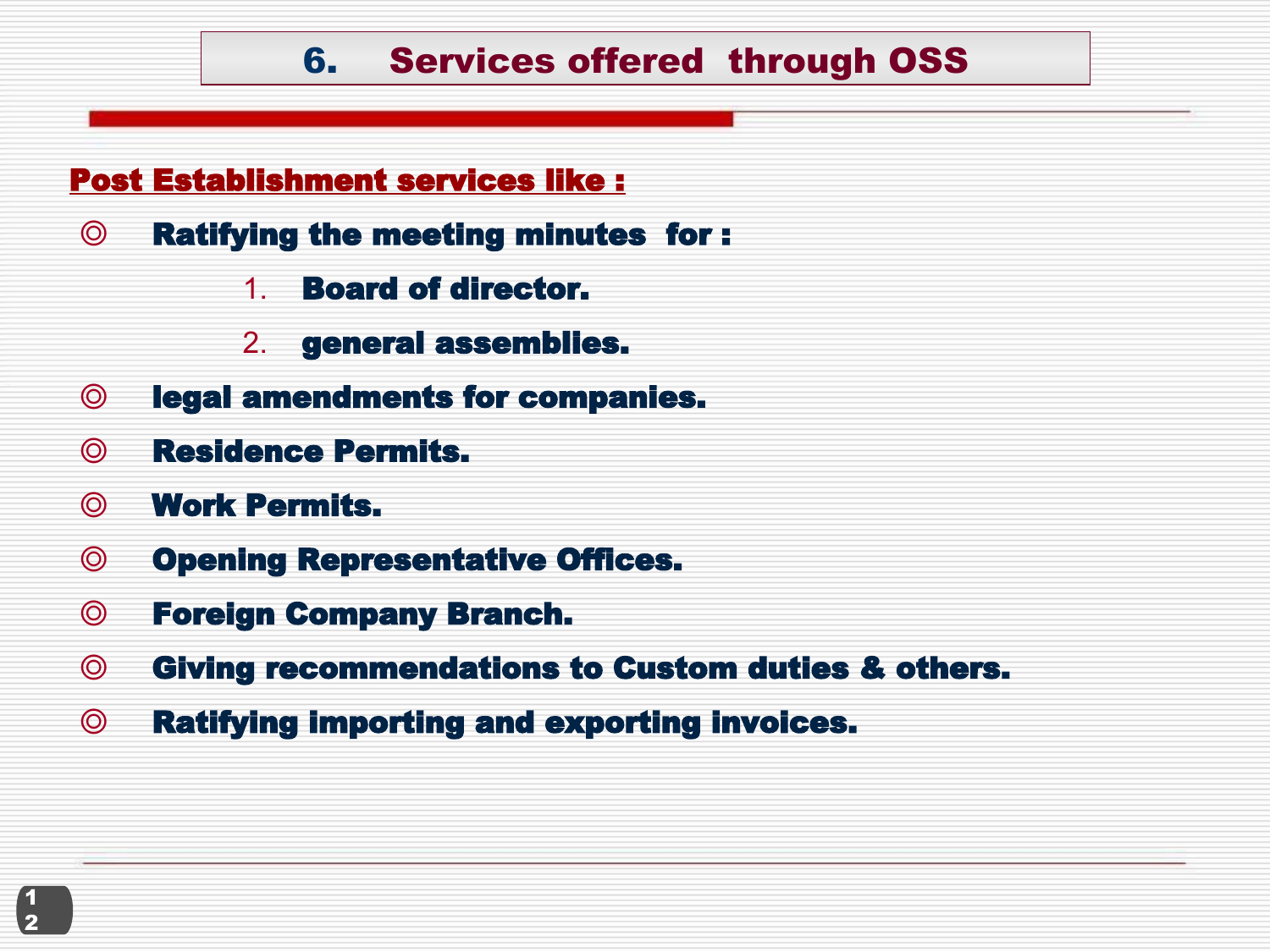#### External authorities services like :

| <b>The provided Services</b>                                                                                                                                                                               | <b>Entities</b>                                              | No.                     |
|------------------------------------------------------------------------------------------------------------------------------------------------------------------------------------------------------------|--------------------------------------------------------------|-------------------------|
| Ratifying company's establishment contract<br>and its legal amendments.                                                                                                                                    | lawyers syndicate                                            | 1                       |
| Notarization of company's contract<br>and $ $<br>commercial books.                                                                                                                                         | <b>Notary Public Office</b>                                  | $\overline{\mathbf{2}}$ |
| Registering new companies in the commercial   Commercial Registry<br>registry office - renew commercial Registry -<br>registering foreign Companies Branches -<br>providing copies of commercial registry. |                                                              | 3                       |
| <b>Opening taxes files and issuing tax card.</b>                                                                                                                                                           | <b>Investment Tax Office</b>                                 | 4                       |
| $an$ industrial<br>Approval of setting up<br>registering<br>enterprises–<br>companies<br>in I<br>industrial registry                                                                                       | <b>Industrial</b><br><b>Development</b><br><b>Authority.</b> | 5                       |
| Registration in sales taxes organization $\mathbf{-}$<br>receiving examination requests and settlement<br>- refund of sales taxes                                                                          | <b>Sales taxes office</b>                                    | 6                       |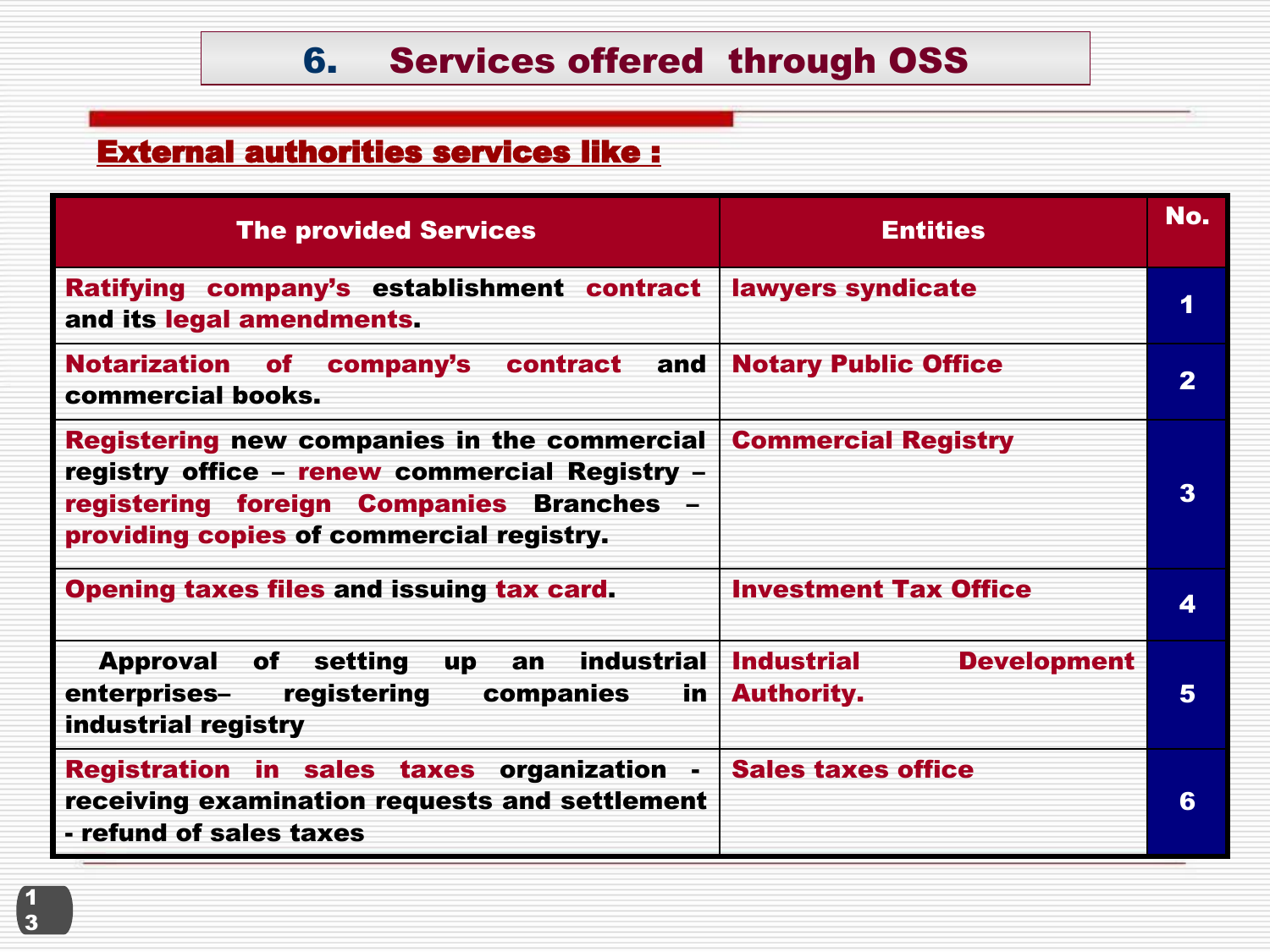



OSS continuously develop its services in order to simplify the procedures of those services and make it easier for the investor the next slides will put spot on these efforts.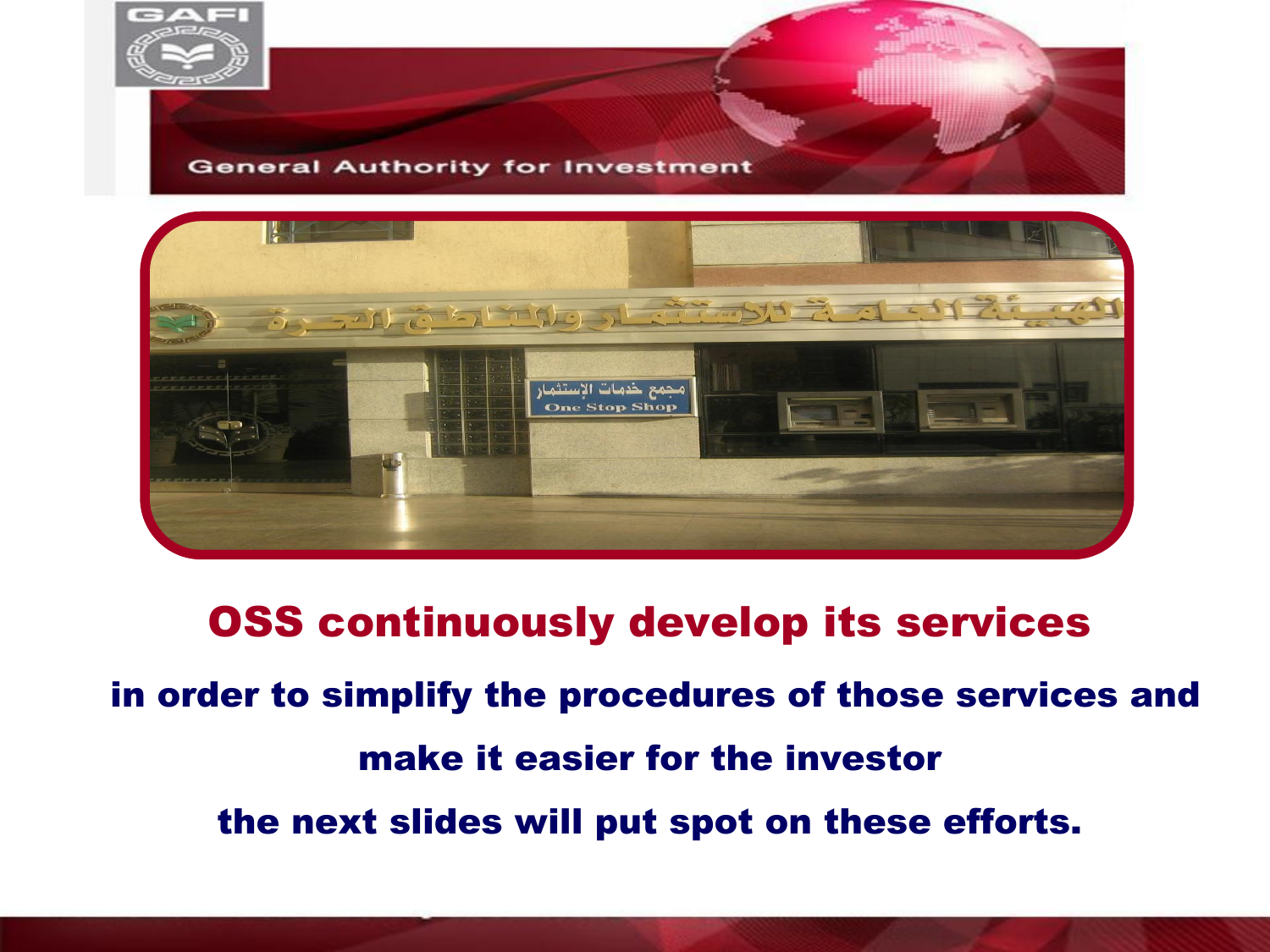#### 7. The development of OSS services & results

- ◎ Unifying the location & system of establishment procedures for all companies under Law no. 8/1997 and Law no. 159/1981.
- ◎ Applying a central payment system into a single bank window transaction inside the One Stop Shop so the investor pay once for 7 entities involved in the establishment process.
- ◎ Setup follow-up department where the file officer is responsible of carrying out the establishment procedures on behalf of the investor.
- ◎ Computerizing of establishment contracts form instead of manual printing forms.
- ◎ Reducing the minimum limits of capital required to establish limited liability Company to be according to partner's agreement.
- ◎ Activate the e-registration service through GAFI website since March 2010.
- ◎ Activating decentralization approach through geographical existence of GAFI's branches in various governorates and increasing of delegations OSS' s branches heads.
- ◎ Automation of tax card issued by the Egyptian tax office.
- ◎ Preparing procedures guide that includes all services provided by OSS , the procedures, documents, fees, and the time period required to presenting these services.

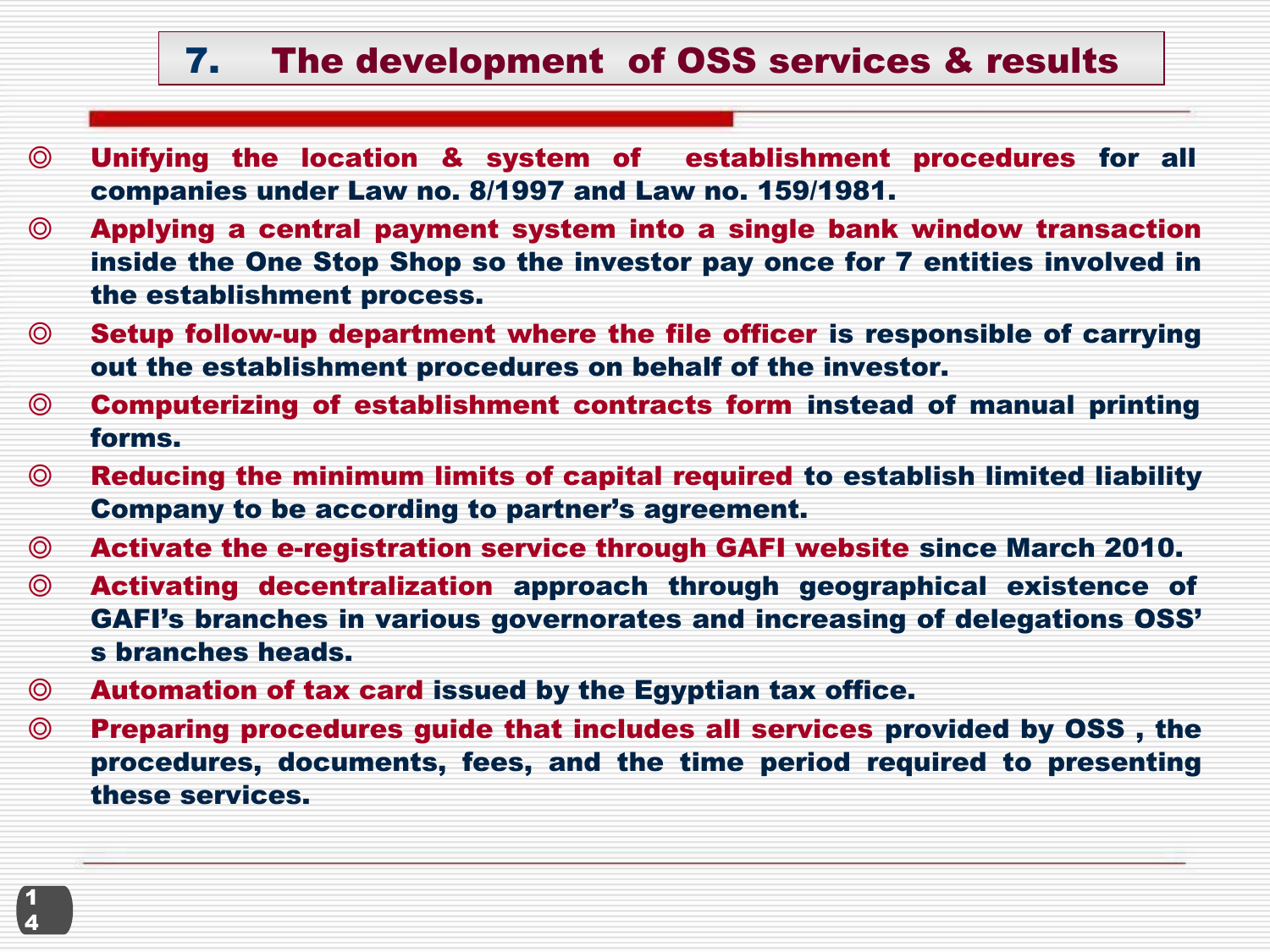#### 7. The development of OSS services & results

- ◎ Preparing the guide of external entities represented in OSS, like investor manual, that contains all services provided by each entity, documents, procedures, and fees required to each service.
- ◎ Simplifying the procedures of registry of foreign corporation's branches that leads to reduce the period of achieving this service.
- ◎ Launching a unit for small and medium- enterprises in both of OSS headquarter in Cairo and its branch in Alex .
- ◎ Minimizing the period of registration of representation offices to only (24) hours instead of 40-60 days before.
- ◎ Reduction in issuance of the commercial registry time from 5 days to be issued within 2 hours in all the OSS branches in electronic printing format.
- ◎ Automation of passport office to issue automated passports and electronic residence.
- ◎ Automate the system of entering data in public notary office in addition to issuance computerized power of attorney.
- ◎ Linking the represented entities to their main data base.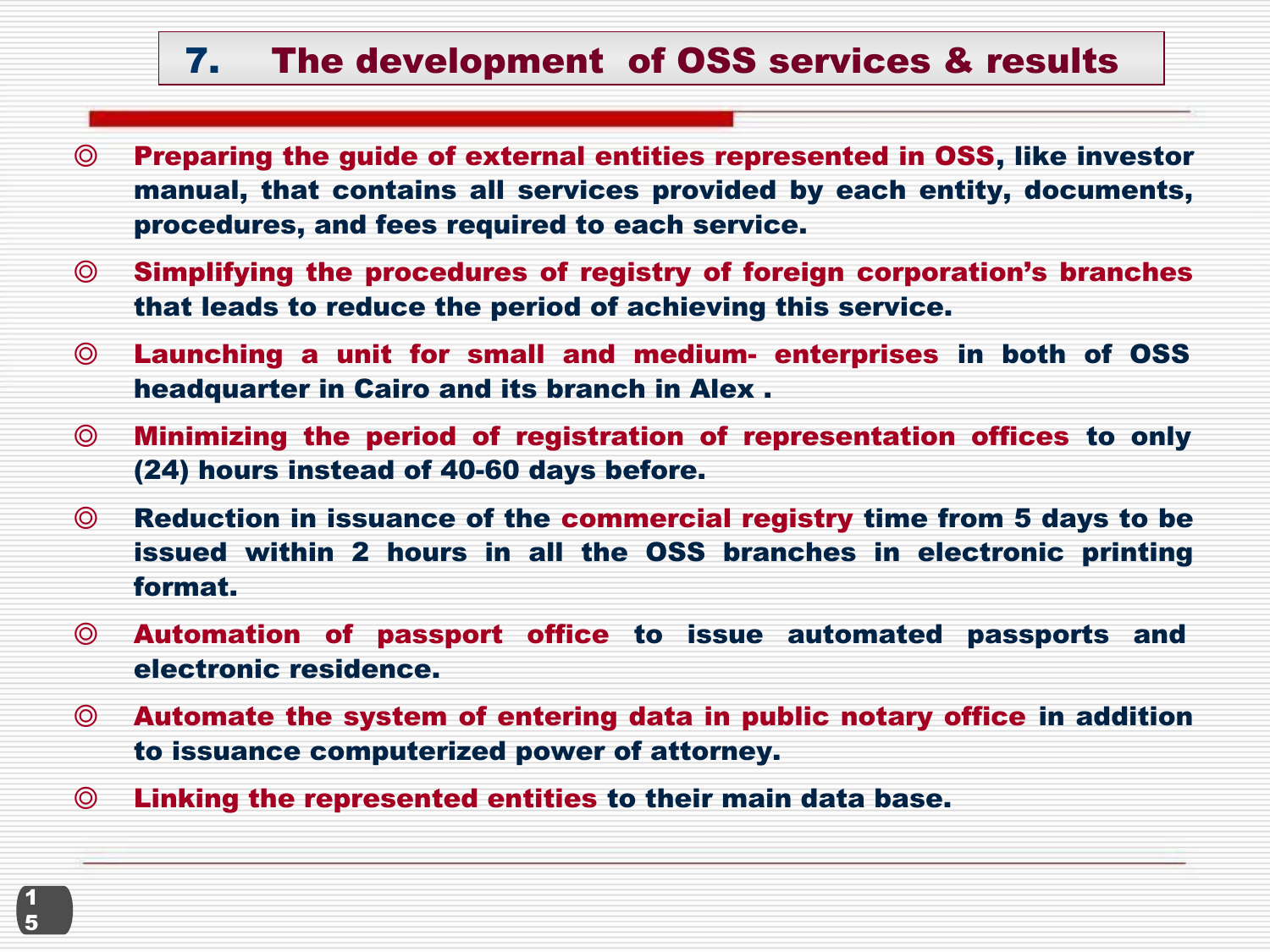#### 7. The development of OSS services & results

- ◎ The period of companies establishment dropped from 14-55 days to three days as a maximum limit.
- ◎ Reduction in tax card issuance service time from 15 21 days to be issued within 24 hours .
- ◎ Ending the procedures of ratifying the board meeting minutes and the meeting minutes of ordinary general assemblies in the same day instead of five days before.
- ◎ Some services delivered in the same day instead of 5 days previously.
- ◎ some services have been simplified from 19 steps to only 3 steps.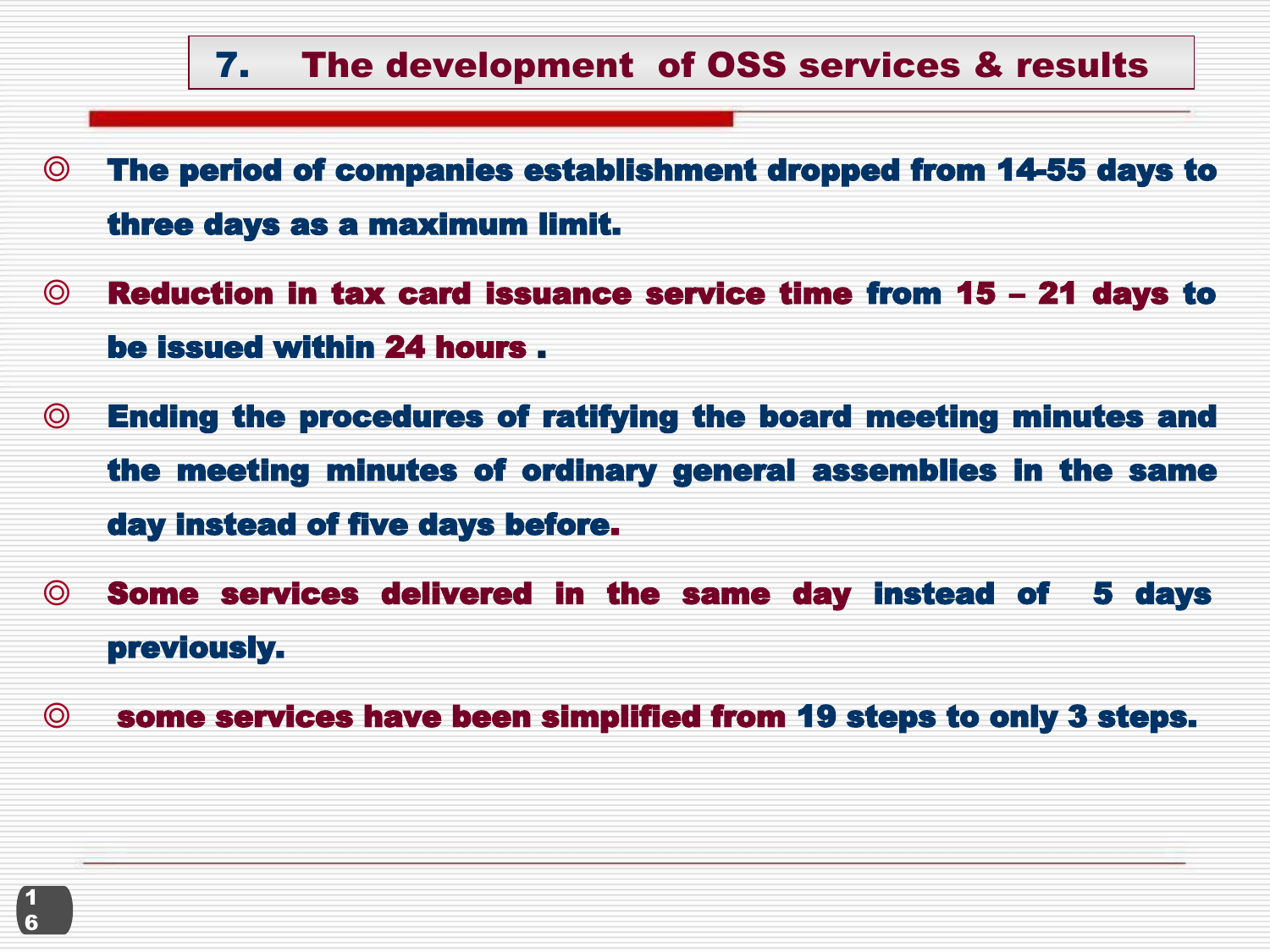#### 8. Evaluation of the OSS experience locally and globally

#### First: locally

- ◎ In 2006 the OSS's sector won the second prize in a competition held by the ministry of State for Administrative development "the best governmental window provide service to people".
- ◎ In 2007 the OSS's Alexandria branch won the second prize in a competition held by the ministry of State for Administrative development" the best governmental window provide service to people.
- ◎ In 2008 the OSS's Ismailia branch won the second prize in a competition held by the ministry of State for Administrative development" the best governmental window provide service to people.
- ◎ In 2009 the OSS's head quarter in Cairo won the prize of" performance improvement in governmental service window" held by the ministry of State for Administrative development.

#### Second: globally

◎ EGYPT is declared to be the top reformer country in the "Doing Business report - 2008" issued by the world bank and keep being a member of the best reformers club in DB report 2009 and 2010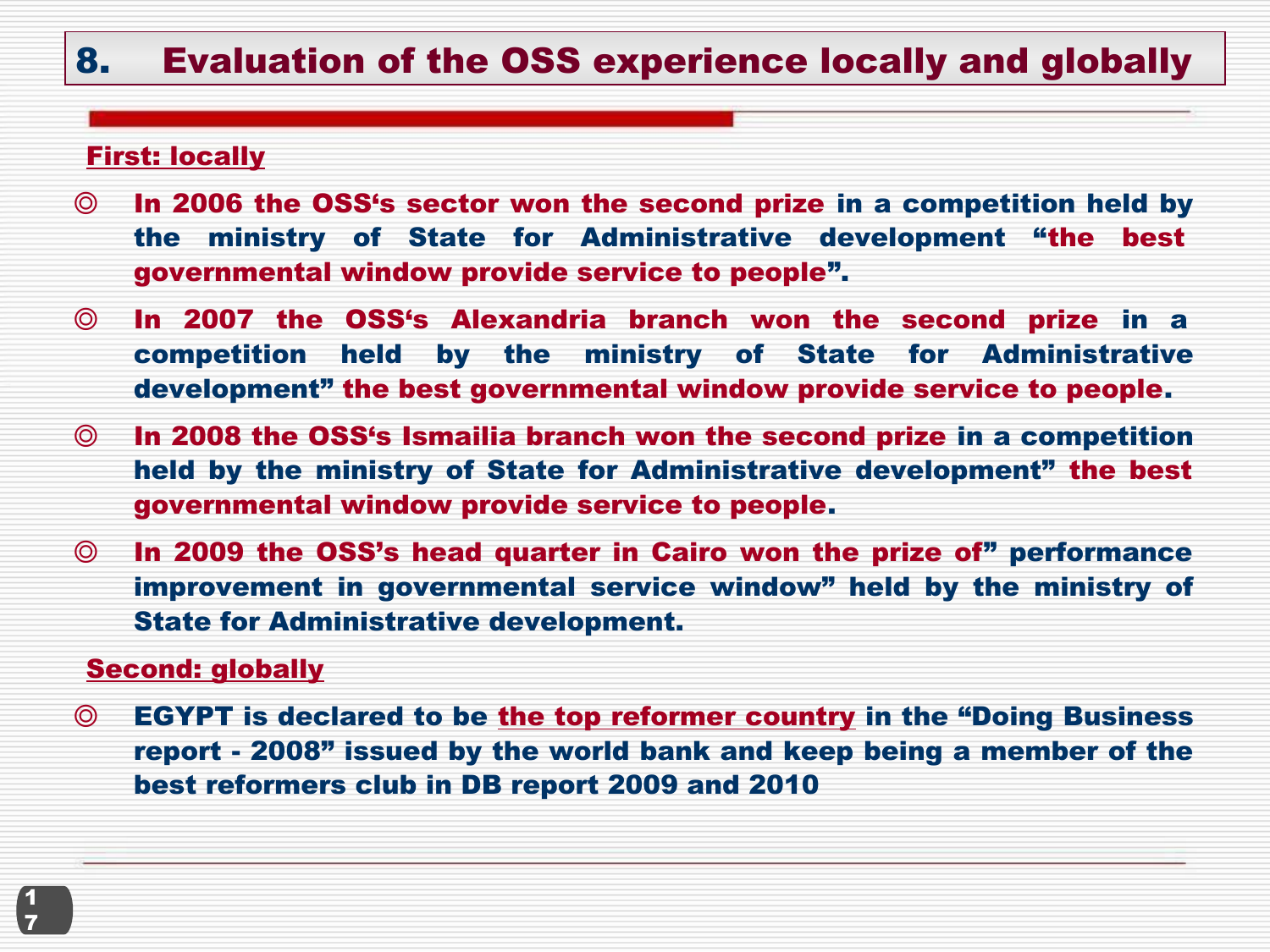#### 8. Evaluation of the OSS experience locally and globally

- ◎ The world bank conducted a case study research on the Egyptian experience in setting up and running the one - stop - shop and commented as follow
	- **" It is going to be taught in other countries so that they learn from the Egyptian example. It is structured in a way that the people who are being taught this would put themselves in your place and consider how to design the one-stop shop "**
- ◎ The world bank held two workshops in Abu Dhabi and Cairo to discuss the Egyptian experience in the one stop shop .
- ◎ A number of countries has asked Egypt's help in order to establish a one stop shop . So Egypt shared in transferring its experience in this regard to the following countries :
	- ◎ Arab countries : Yemen ,Syria ,Sudan, Libya and Iraq.
	- ◎ African countries : Nigeria , Botswana , Mali , and Kenya.